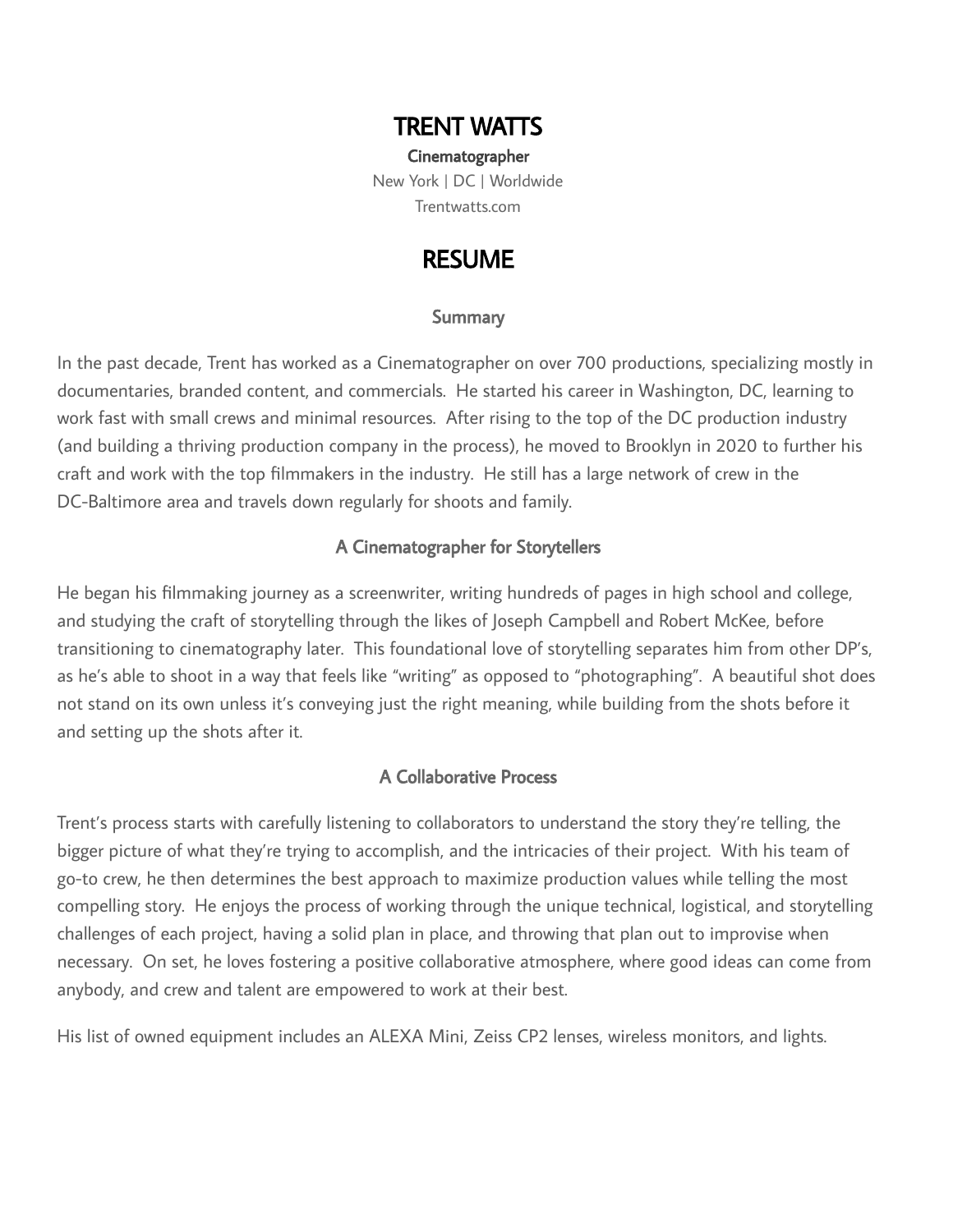# SELECTED CREDITS

# **DOCUMENTARY**

| Project                                                                                                                                                                             | <b>Director</b>      | <b>Production Company</b>               |
|-------------------------------------------------------------------------------------------------------------------------------------------------------------------------------------|----------------------|-----------------------------------------|
| "March on Washington: Keepers of the Dream"<br>1-hour TV special<br>https://www.youtube.com/watch?v=O0Bsj08WiEQ                                                                     | <b>Marquis Daisy</b> | National Geographic / The<br>Undefeated |
| "In Ten Pictures: Tupac", doc series episode<br>https://www.bbc.co.uk/programmes/m000v5hv<br>https://drive.google.com/file/d/1vGyDSYHnWmNpB-jr4VUiYD562wJrkitJ/view?<br>usp=sharing | <b>Matthew Hill</b>  | <b>BBC Studios</b>                      |
| "The Bolsonaros", doc series<br>interview frames                                                                                                                                    | <b>Matthew Hill</b>  | <b>BBC Studios</b>                      |
| Katie Couric "The Meaning of Matthew Shepard"<br>segment<br>https://time.com/5440651/matthew-shepard-pittsburgh-synagogue/                                                          | Lauren Vance         | <b>Katie Couric with TIME</b>           |
| Boxing Feature "Gervonta Davis: Baltimore's Rising Star"<br>https://www.youtube.com/watch?v=mCGkDR2dH_s                                                                             | Marc Youngblood      | <b>Showtime Sports</b>                  |
| Boxing Feature "Gary Russell Jr vs King Tut"<br>https://drive.google.com/file/d/1wiN7-V6wRl38iW0p83PfVi917cYjn1w6/view?us<br>p=sharing                                              | Noah Lerner          | <b>Showtime Sports</b>                  |
| Off the Map: The Christopher McCandless Story<br>https://vimeo.com/271718697                                                                                                        | JJ Kelley            | <b>Travel Channel</b>                   |
| AARP "My Greatest Battle" 1-hour TV special<br>https://videos.aarp.org/detail/video/4913665792001/the-first-battle-of-vietna<br>m-%7C-the-battle-of-la-drang---aarp                 | TJ Cooney            | American Heroes Channel<br>with AARP    |

# COMMERCIAL / BRANDED

| Project                                                                                               | <b>Director</b>       | <b>Producer / Agency</b>  |
|-------------------------------------------------------------------------------------------------------|-----------------------|---------------------------|
| Canadien Paralympics Committee "We're Here"<br>https://www.youtube.com/watch?v=JCyI65PQEqs            | Max Geraldo           | Flare BBDO Toronto        |
| White Castle "Say Anything"<br>https://drive.google.com/file/d/1ciq2m9nQ3HJgoP35jY7TIX7GPYDx4NGC/view | John Gebhart          | Merkley + Partners        |
| Youtube "Find a Way #WithMe" campaign<br>https://www.voutube.com/watch?v=2w1T_FdpaU4                  | <b>Stephen Bailey</b> | Entropico / Amanda Naseem |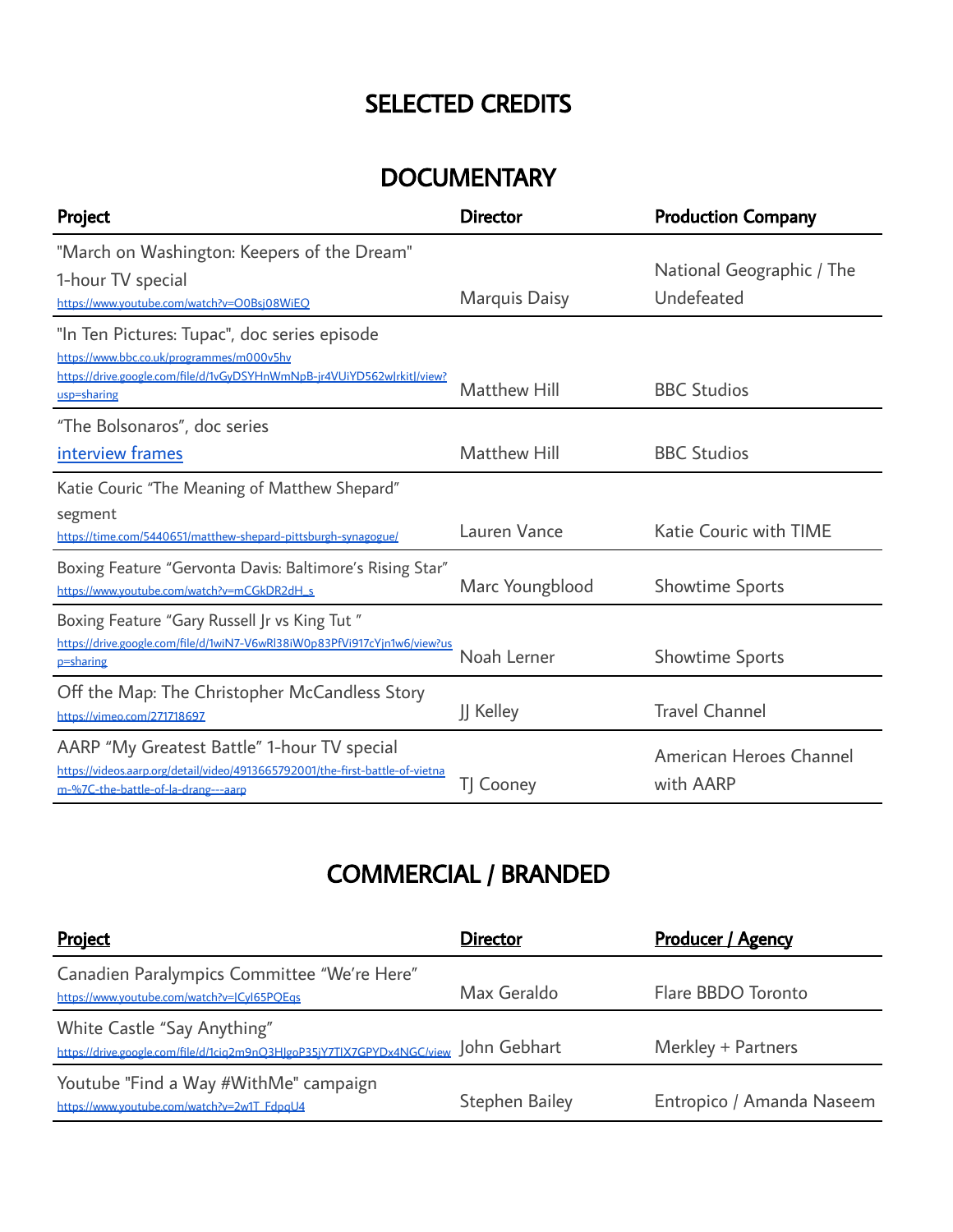| Citi "Justin Thomas: Life & Money"<br>https://vimeo.com/523500891                                                                                                                                                                    | Brandon Bloch / Matt    |                                  |
|--------------------------------------------------------------------------------------------------------------------------------------------------------------------------------------------------------------------------------------|-------------------------|----------------------------------|
|                                                                                                                                                                                                                                      | Zuckerman               | Publicis / Magic Seed            |
| Amazon/NFL "Thursday Night Football"                                                                                                                                                                                                 | <b>Brenna Briton</b>    | <b>Amazon Studios</b>            |
| Amazon Music "R&B Rotation: Yuna"<br>https://www.youtube.com/watch?v=u4NnwGekFJE                                                                                                                                                     | Anahid Yahjian          | Amanda Naseem                    |
| NCAA "Diving into Academics" series                                                                                                                                                                                                  | Nick Bruckman           | People's TV                      |
| McCormick "Flavor Makers" series<br>https://www.youtube.com/watch?v=J2mn_5YV9ps                                                                                                                                                      | Lee Morton              | <b>Mozell Films</b>              |
| MetLife "Pathway Toward Empowerment"                                                                                                                                                                                                 | <b>Rich Butterworth</b> | <b>WSJ Custom Studios</b>        |
| USAA "R. Riveter"<br>https://drive.google.com/file/d/1ukiyY-aLvSS5a8-x500JH9j3FxA8O-FF/view?us<br><u>p=sharing</u>                                                                                                                   | <b>Rich Butterworth</b> | <b>CNN Courageous</b>            |
| <b>Strayer "Communication Matters"</b>                                                                                                                                                                                               | Amani Martin            | Amani Martin                     |
| Sony PS5 launch campaign                                                                                                                                                                                                             | <b>Steven Murphy</b>    | 4th Row Films                    |
| AARP "Lumberjack & Squirrel" campaign<br>https://trentwatts.com/#!fancybox/yt/TtSyD2V3oeY                                                                                                                                            | David Friedman          | <b>AARP Studios</b>              |
| Kaiser Permemante healthcare campaigns<br>(lifestyle/real people)<br>Denise - https://www.youtube.com/watch?v=G7bWTKaPKnY<br>Dave - https://www.youtube.com/watch?v=_PSwgJTmY9Y<br>Jan - https://www.youtube.com/watch?v=HvPpQez-0C8 | <b>Bryan Litt</b>       | Kaiser Permanente                |
| Kaiser Permanente "To the Heroes of 2020"<br>https://vimeo.com/493770204                                                                                                                                                             | <b>Bryan Litt</b>       | Kaiser Permanente                |
| Kaiser Permanente "Why Kaiser"<br>https://vimeo.com/596654843/167694aac9                                                                                                                                                             | <b>Bryan Litt</b>       | Kaiser Permanente                |
| NASCAR "Meet the Driver" series<br>https://www.imdb.com/title/tt7450264/                                                                                                                                                             | <b>Mitchell Stuart</b>  | Looking 4 Larry / HQ<br>Creative |
| <b>Comcast Xfinity "New Store Experience"</b>                                                                                                                                                                                        | Jason Weitzel           | <b>AP-Invision Agency</b>        |
| Reebok "Live with Fire: Chris Hendricks"                                                                                                                                                                                             | <b>Trent Watts</b>      | Adam Parr                        |
| Brawny "AmeriCan" campaign                                                                                                                                                                                                           | <b>Trent Watts</b>      | Adora Wilson-Eye / Cutwater      |
| Realtor.com "Real People" campaign                                                                                                                                                                                                   | <b>Trent Watts</b>      | <b>Eastward Films</b>            |